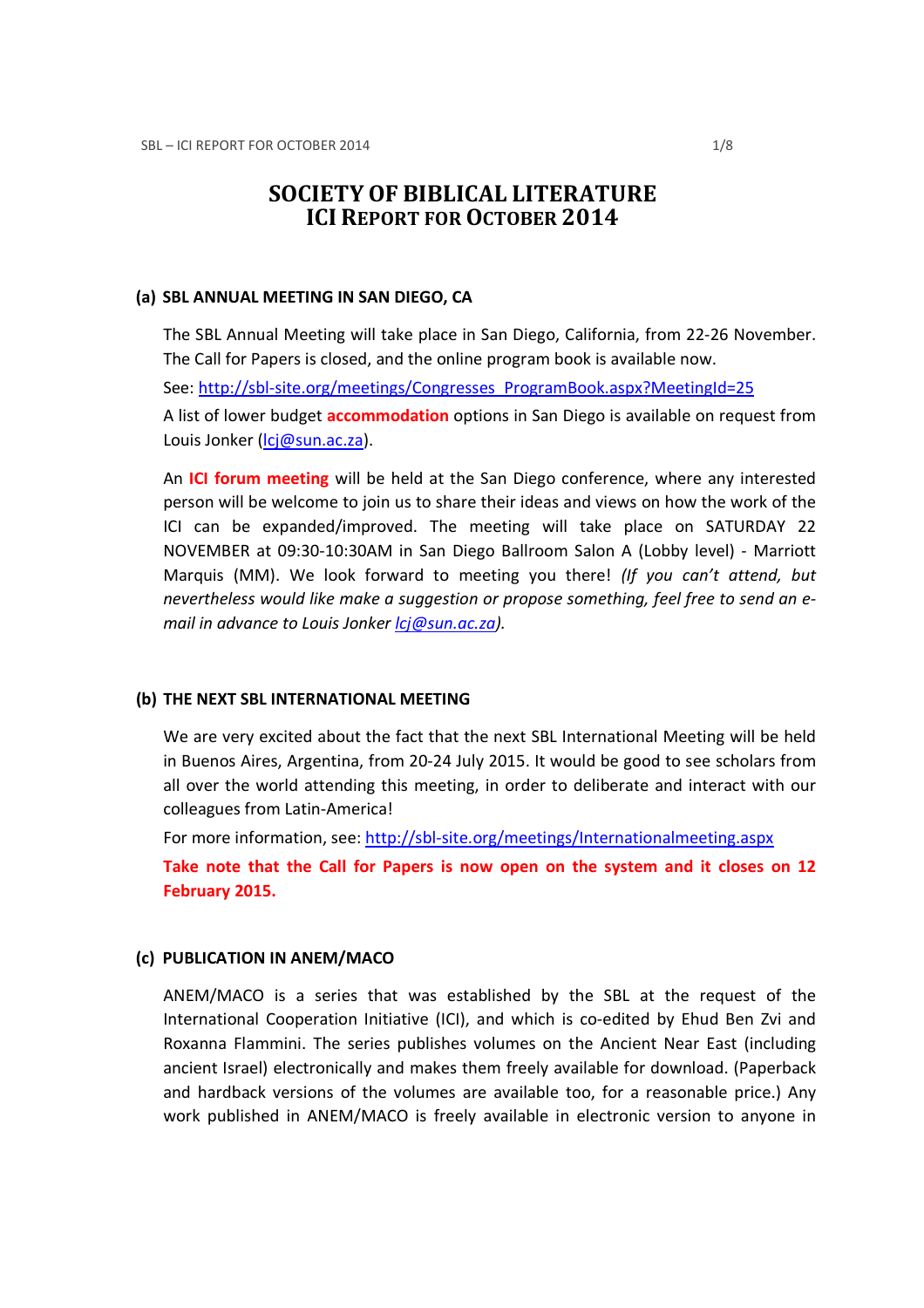perpetuity. To view the volumes published in the series, please go to http://www.sblsite.org/publications/Books\_ANEmonographs.aspx

The latest volume in ANEM/MACO is:

# Israel and the Assyrians: Deuteronomy, the Succession Treaty of Esarhaddon, and the Nature of Subversion

Authored by C.L.Crouch

Israel and the Assyrians undermines the popular interpretation of Deuteronomy as an anti-imperial, subversive tract. The book draws on theories of adaptation and allusion to provide the theoretical foundation for a discussion of subversion and its detection and thereby tests the idea of subversive intent against the social context in which it would have functioned. It contains detailed textual analyses of Deuteronomy 13 and 28 in relation to the Succession Treaty of Esarhaddon and other ancient Near Eastern curse and treaty traditions. It also reflects on the historical circumstances of the seventh century BCE, with particular attention to questions of bilingualism of authors and audiences. The book's argument challenges the preexilic dating of Deuteronomy and problematizes the Israelites' wider relationship with the Assyrian Empire.

To download the book for free, paste the following link into your browser: http://sbl-site.org/assets/pdfs/pubs/9781628370263.pdf

#### (d) PUBLICATION IN IVBS

IVBS is a series that was established by the SBL at the request of the International Cooperation Initiative (ICI), and which is co-edited by Monica Melanchthon and Jione Havea. IVBS encourages in particular submissions from scholars in the present seven international regions for which it has editorial boards: Africa, Central and Eastern Europe, Latin America, Middle East-South Asia, Northeast Asia, Pacific, and Southeast Asia. Interregional collaborations are also welcome. IVBS publishes works in English and in any other language for which its editors can find qualified peer reviewers. Any work published in IVBS is freely available to anyone in perpetuity. The series publishes work generally in the area of reception history and criticism. The scope is not limited to any particular biblical text or historical timeframe. The works will mainly be published in English and, wherever possible, also in primary languages of authors. For more information please go to http://ivbs.sbl-site.org/home.aspx. If you would consider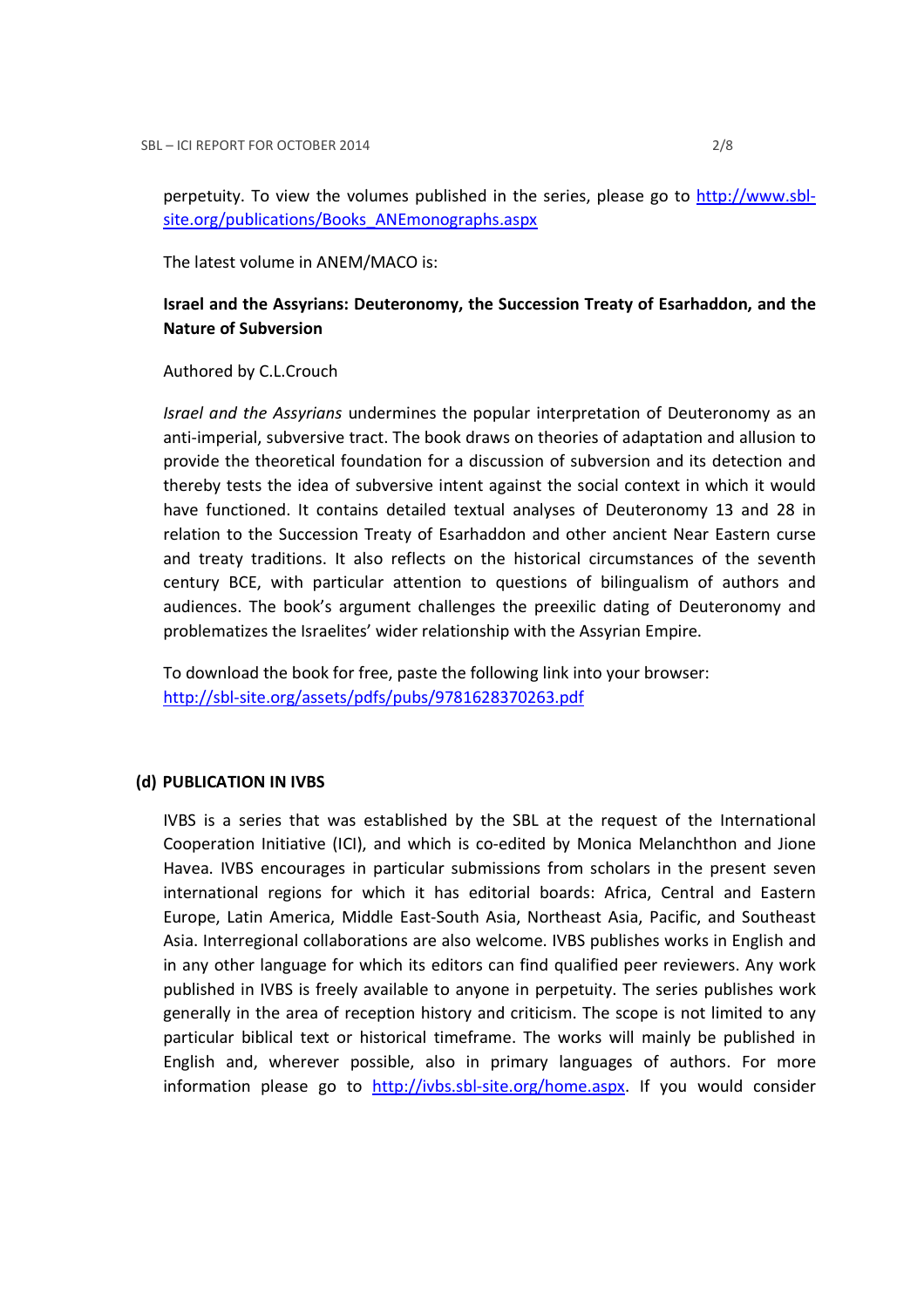publishing your work in this series, feel free to contact one of the two general editors, Monica Melanchthon or Jione Havea.

The latest volume in IVBS is:

### Migration and Diaspora: Exegetical Voices of Women in Northeast Asian Countries

Edited by Hisako Kinukawa

The third meeting of the Society of Asian Biblical Studies was held at Sabah in June 2012, addressing the theme of Migration and Diaspora. This book contains five essays written by women from Northeast Asian countries for this occasion. Three are on Hebrew Scriptures and two are on the Christian Testament. All writers used a cultural analysis of their own social locations, and literary, historical, and postcolonial criticism as their methods of reading the texts, even though they may not explicitly mention which criticisms are used.

To download the book for free, paste the following link into your browser: http://ivbs.sbl-site.org/uploads/IVBS%20PAPERS1.pdf

### (e) PUBLICATIONS: ONLINE BOOKS – NEW BOOKS ADDED

(For the full list, please go to http://www.sbl-site.org/publications/Books\_ICIbooks.aspx)

### Jerusalem and the Nations: Studies in the Book of Isaiah

Clements , Ronald E. Jerusalem and the Nations: Studies in the Book of Isaiah, Hebrew Bible Monographs, 16. Sheffield: Sheffield Phoenix Press, 2011.

This volume contains the fruit of three decades of Ronald Clements's researches on prophecy in the Old Testament. In sixteen papers, seven of them not previously published, he broaches several leading questions about the origins of written prophecy in the Old Testament. A major focus is on the impact of the events of 701 BCE on the formation of the Isaiah book as a whole and the rise of Jerusalem as a centre of religious hope.

Further studies deal with the role of the Isaiah book in current biblical interpretation and the failure of twentieth-century interpreters to explain its unity. Other subjects concern ideas of divine providence, theodicy, and the links between ancient scribal methods of book formation and canonical authority. Special attention is given to the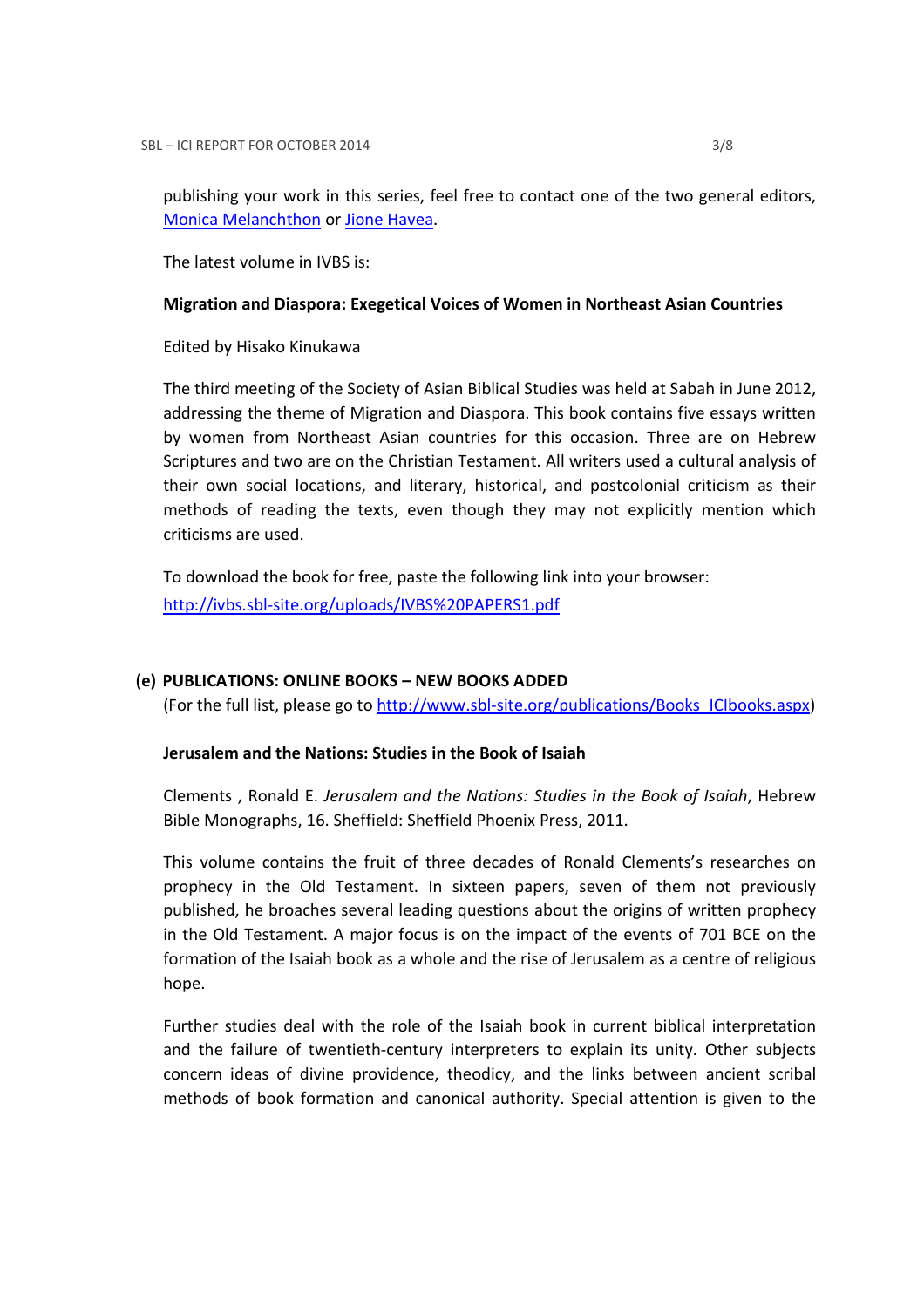attempts to retain traditional Christian approaches to a book, the interpretation of which has been greatly transformed by modern critical study.

# Is Samuel Among the Deuteronomists? Current Views on the Place of Samuel in a Deuteronomistic History

Edenburg, Cynthia and Juha Pakkala, eds. Is Samuel Among the Deuteronomists? Current Views on the Place of Samuel in a Deuteronomistic History, Ancient Israel and Its Literature, 16. Atlanta: Society of Biblical Literature, 2013.

First Samuel tells the story of the origins of kingship in Israel in what seems to be an artistically structured, flowing narrative. Yet it is also marked by an inconsistent outlook, divergent styles, and breaks in the narrative. Though Martin Noth believed a Deuteronomistic historian constructed the narrative by piecing together early sources, recent studies have called into question the extent of sources incorporated, their redaction history, and the textual growth of the book as a whole in light of evidence from Qumran and Greek texts. Contributors Graeme Auld, Hannes Bezzel, Philip R. Davies, Walter Dietrich, Cynthia Edenburg, Jeremy M. Hutton, Jürg Hutzli, Axel Knauf, Reinhard Müller, Richard D. Nelson, Christophe L. Nihan, Kurt L. Noll, Juha Pakkala, and Jacques Vermeylen turn fresh eyes to the question of how Samuel connects to a Deuteronomistic History—if it connects at all.

### Formation and Intertextuality in Isaiah 24-27

Hibbard, J. Todd and Paul Kim. Formation and Intertextuality in Isaiah 24-27, Ancient Israel and Its Literature, 17. Atlanta: Society of Biblical Literature, 2013.

Isaiah 24–27, the so-called Isaiah Apocalypse, is often regarded as one of the latest sections added to the book of Isaiah. The formation and interpretation of these chapters are widely recognized as important matters for understanding the compositional history of Isaiah, emerging religious thought in the Persian period, and scribal techniques for late biblical materials. The essays in this volume explore these and other important issues of Isaiah 24–27 in light of the abundant recent research on these chapters. In addition, this volume outlines new directions forward for research on these pivotal chapters and their place in Isaiah and the prophetic literature generally. The contributors are Micaël Bürki, Paul Kang-Kul Cho, Stephen L. Cook, Wilson de A. Cunha, Carol J. Dempsey, Janling Fu, Christopher B. Hays, J. Todd Hibbard, Hyun Chul Paul Kim, Beth Steiner, John T. Willis, Archibald L. H. M. van Wieringen, and Annemarieke van der Woude.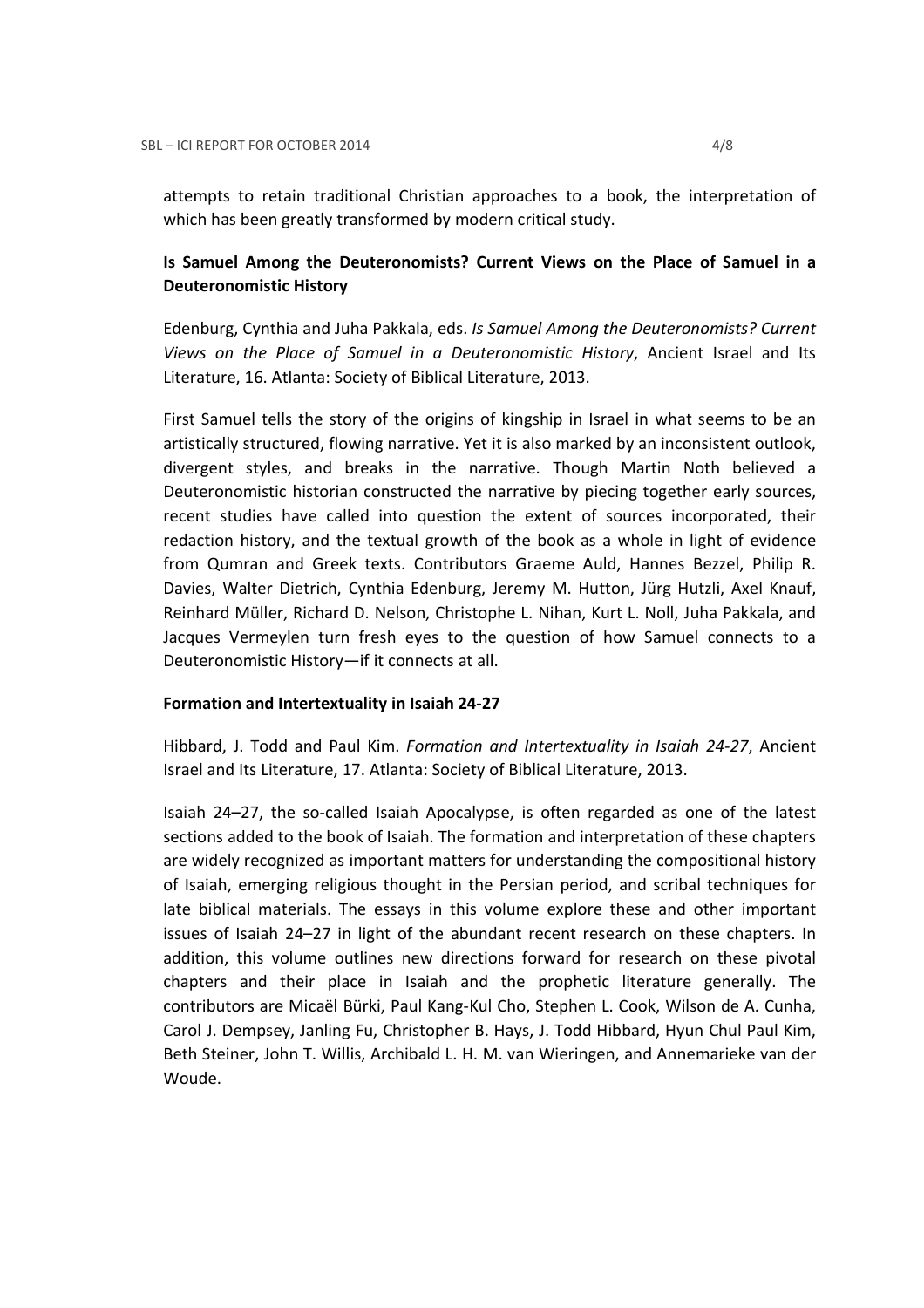### Hittite Instructions and Related Administrative Texts

Miller, Jared L., Royal Hittite Instructions and Related Administrative Texts, Writings from the Ancient World, 31. Atlanta: Society of Biblical Literature, 2013.

Few compositions provide as much insight into the structure of the Hittite state and the nature of Hittite society as the so-called Instructions. While these texts may strike the modern reader as didactic, the Hittites, who categorized them together with state treaties, understood them as contracts or obligations, consisting of the king s instructions to officials such as priests and temple personnel, mayors, military officers, border garrison commanders, and palace servants. They detail how and in what spirit the officials are to carry out their duties and what consequences they are to suffer for failure. Also included are several examples of closely related oath impositions and oaths. Collecting for the first time the entire corpus of Hittite Instructions, this accessible volume presents these works in transliteration of the original texts and translation, with clear and readable introductory essays, references to primary and secondary sources, and thorough indices.

#### Bible, Art, Gallery, Bible in the Modern World

O'Kane, Martin, ed. Bible, Art, Gallery, Bible in the Modern World, 21. Sheffield: Sheffield Phoenix Press, 2011.

While Old Masters' paintings of biblical scenes held by major galleries in many countries are visited and seen by thousands, gems of biblical art in smaller, provincial galleries seldom get the recognition and attention they deserve. Over two years, assisted by funding from the British Academy, conferences were held at the Barber Institute of Fine Arts, University of Birmingham, and at the Manchester Art Gallery, highlighting some of the significant biblical paintings held in the collections of both galleries. The papers presented at these conferences, drawn from the worlds of biblical studies, art history, philosophy, sociology and music, and collected in this volume, reflect the interdisciplinary goals of the project. These essays serve not only to showcase biblical paintings by lesser-known artists but also to illustrate the wide range of perspectives and insights brought by the different academic disciplines.

### (f) JBL ARCHIVE

Take note that an archive with JBL articles from volume 122.1 of 2003 through volume 130.1 of 2011 is now available online to people accessing the SBL website from any ICI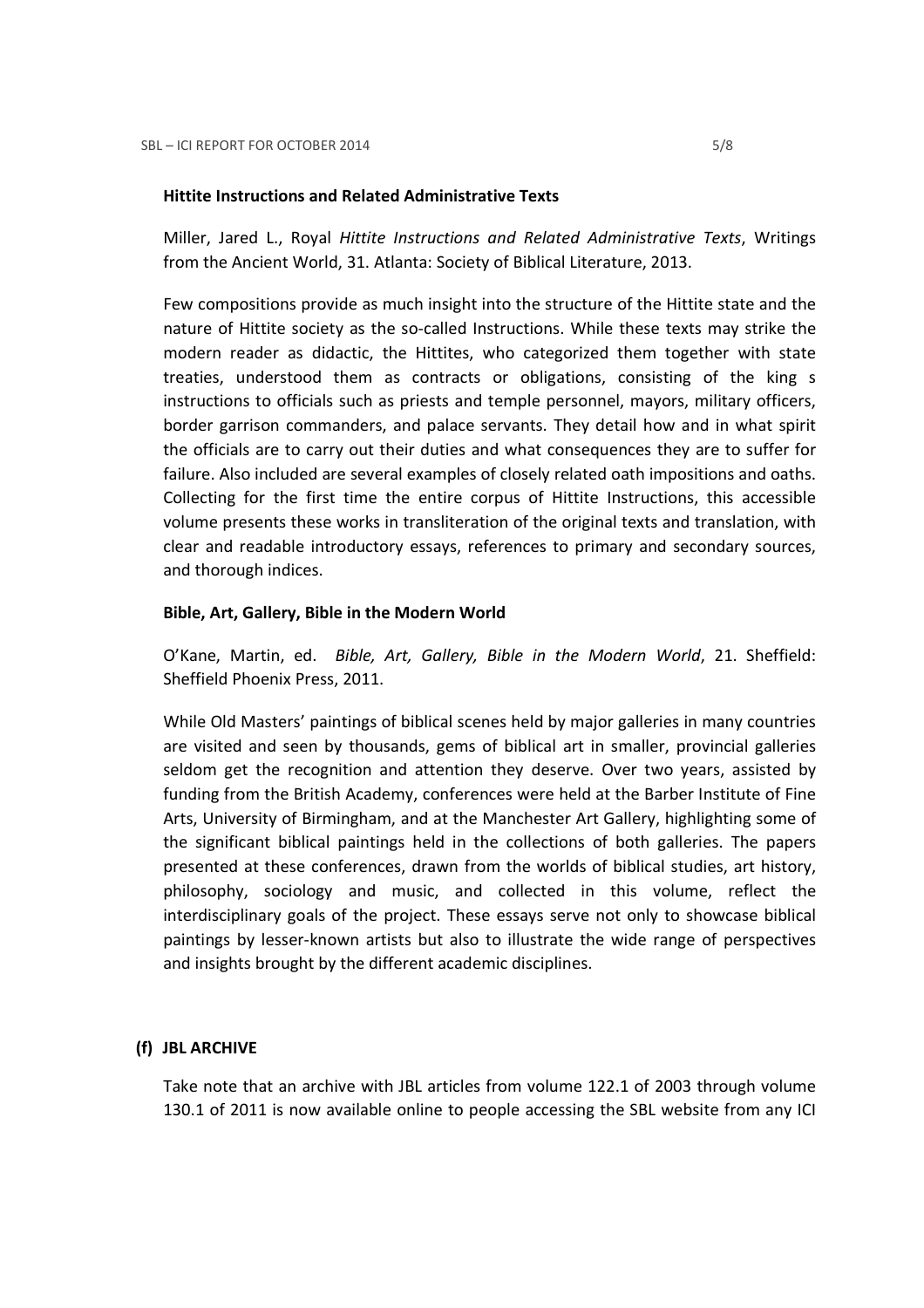country. See http://www.sbl-site.org/publications/ICI\_JBLarchive.aspx. All articles in those volumes can be downloaded for free!

### (g) EVENTS

The SBL maintains a significant list of events taking place anywhere in the globe. For the full list please go to http://www.sbl-site.org/meetings/events.aspx

A selection of events is listed below—mainly those taking place in ICI regions.

Please provide information on conferences in your region, including calls for papers, to Sharon Johnson at sharon.johnson@sbl-site.org.

### November 22-25, 2014

### SBL Annual Meeting

The SBL Annual Meeting is the largest gathering of biblical scholars in the world. Each meeting showcases the latest in biblical research, fosters collegial contacts, advances research, and focuses on issues of the profession. The Annual Meeting will be held in San Diego, California. (See note above about accommodation sharing.)

### December 15, 2014

Call for Papers Deadline: Holiness: On the Holy, the Holy One, Sanctification and Saints Proposals due for "Holiness: On the Holy, the Holy One, Sanctification and Saints" The Bi-annual Meeting of the Society for the Study of Christian Spirituality to be held at Saint Augustine College, Johannesburg, South Africa on 21-24 May of 2015 (see below). Submissions on any topic of current interest within the field of Spirituality are invited. Particularly welcome are proposals for papers, panels and workshops on topics related to the specific theme of holiness. The conference will explore holiness through a range of questions: What is "the holy"? How have understandings of holiness developed; how are they critiqued? How have people in various contexts expressed and embodied their desire to grow in holiness, and how do they—or others—evaluate its fruits? Proposals are especially encouraged in the following tracks:

- (1) Analytical, historical, or comparative studies, for instance on the notion of holiness, of holy figures, and of artistic depictions of holiness;
- (2) Studies of holiness, including case studies, from interdisciplinary perspectives, for instance from the vantage point of Psychology or Spiritual Direction;
- (3) Studies of the relationship between holiness and social engagement;
- (4) Contextual studies of "the holy" in indigenous spiritualities, particularly in African contexts and underrepresented groups;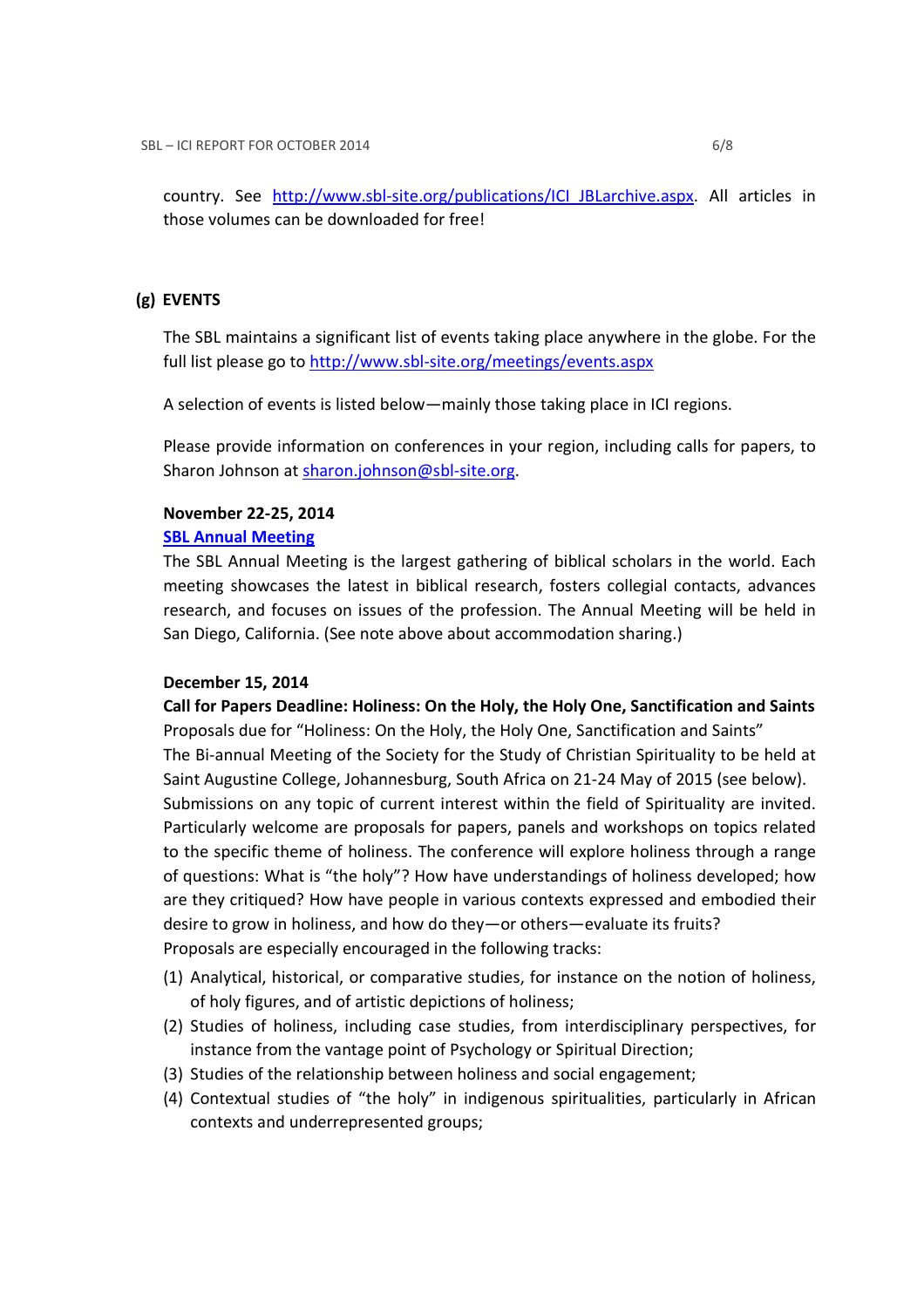(5) Studies of the Christian experience of the "the holy", including practices of sanctification, within the natural world.

Proposals for papers should include contact information of the proposer/s, a title and an abstract of not more than 150 words, sent to spirasa@gmail.com. Proposals for panels, sessions and workshops should include contact information of the proposer/s, a title, a proposal of 1,000 words, with an abstract of not more than 150 words for each individual paper, sent to spirasa@gmail.com. For questions about the conference and this call for papers, please contact Pieter de Villiers at pgdevilliers@mweb.co.za.

#### January 1, 2015

#### Sabbatical Grant Application Deadline

A funded research opportunity is open to post-doctoral scholars throughout the Majority World, although preference will be given to those from South Asia. The Center for South Asian Research at SAIACS provides a space for small cohorts of scholars to gather for an extended period of time (4 months) with access to resources, to write and interact together for the purpose of producing publishable material for dissemination to the church and academy in South Asia, the broader Majority World and the West. More information

#### May 7-9, 2015

#### East-West Theological Forum

The 4th conference of the East-West Theological Forum will be held on 7-9 May 2015 at Sogang University, Seoul, Korea. The 2015 conference has been called for on the theme: "Crisis and Hope: The Church in a Changing World". We cordially invite you to our coming conference and to submit papers for EWTF Prize (10,000 US\$) or proposals for parallel session.

More information

#### May 21-24, 2015

# Holiness: On the Holy, the Holy One, Sanctification and Saints: The Bi-annual Meeting of the Society for the Study of Christian Spirituality

Saint Augustine College, Johannesburg, South Africa

Announcing its second biannual conference, the Society for the Study of Christian Spirituality (SSCS), in collaboration with the Spirituality Association of South Africa (SPIRASA), warmly welcomes researchers on Spirituality to a meeting at the campus of St. Augustine College in Johannesburg, South Africa. Submissions on any topic of current interest within the field of Spirituality are invited. Particularly welcome are proposals for